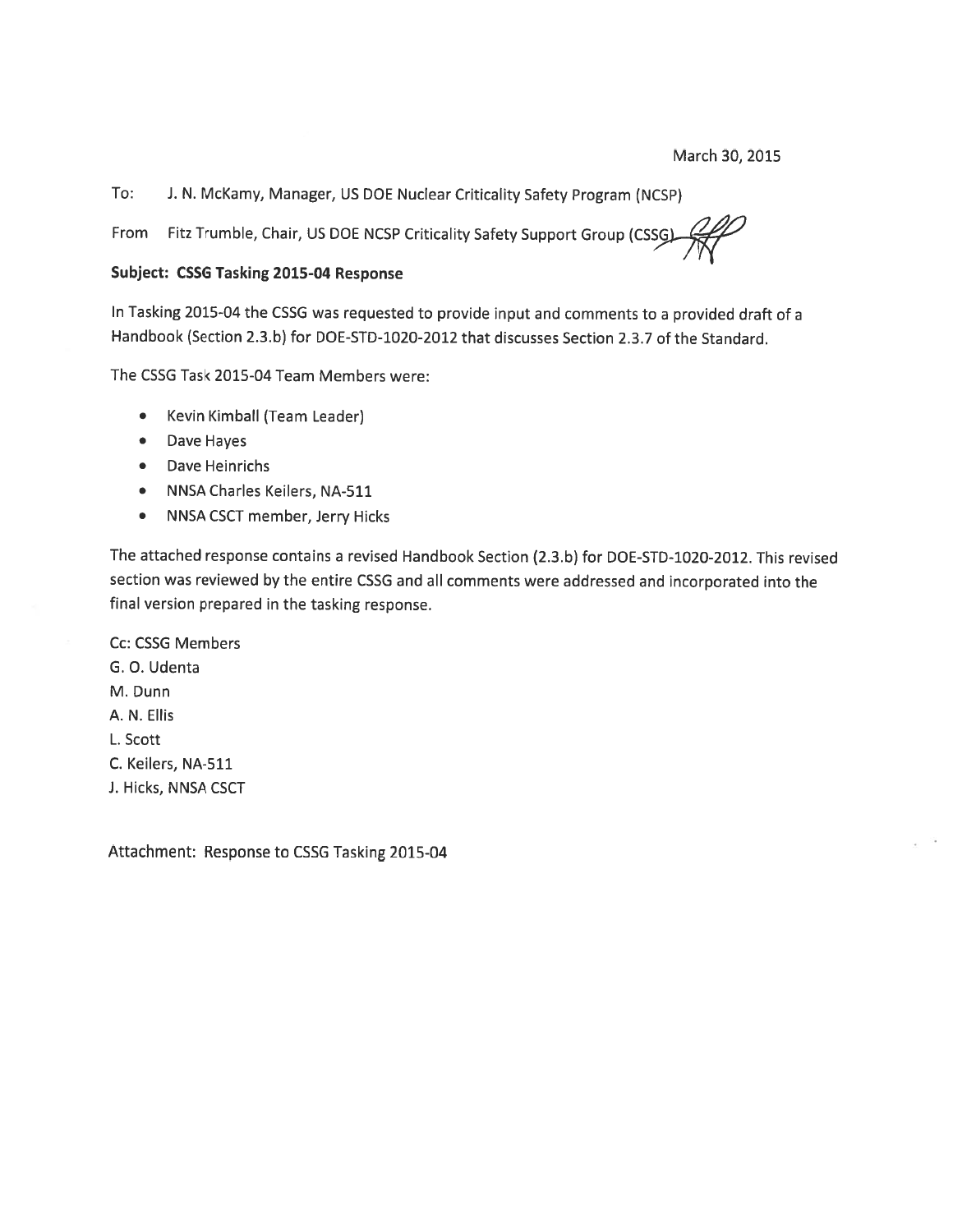# **Response to CSSG Tasking 2015-04**

# *DOE –STD-1020 Nexus to Criticality Safety* March 30, 2015

# **Executive Summary**

In Tasking 2015-04 (Attachment 1)the CSSG was directed to develop a subteam to assist in ensuring that the DOE-STD-1020 Handbook, currently in preparation, appropriately incorporates criticality safety during facility design, in concert with other safety disciplines during NPH events. Special emphasis has been placed on ensuring that the intent of DOE-STD-3007-2007 in regards to the ANSI/ANS 8.1 process analysis requirement is maintained and is consistent with the guidance provided. The team also considered the CSSG response to Tasking 2014-05 and feels this guidance for 2015-04 and that from 2014-05 are consistent. This tasking response has been reviewed by the entire CSSG, comments incorporated and thus represents a consensus opinion of that body.

## **CSSG Subteam**

The CSSG Task 2015-04 Team Members were:

- Kevin Kimball (Team Leader)
- Dave Hayes
- Dave Heinrichs
- NNSA Charles Keilers, NA-511
- NNSA CSCT member, Jerry Hicks

## **Revised Handbook Section**

Revised Section 2.3.b for the draft NPH Handbook that complements STD 1020-2012 [initial wording taken from DRAFT Handbook 1020 Rev.1, dated 2/10/15 as noted in the 2015-04 tasking]

Section 2.3.7 of the Standard provides special NPH design categorization methods and criteria from the standpoint of criticality prevention. SSCs, whose NPH-initiated failure alone does not lead directly to a criticality accident, can be assigned NDCs based on the dose consequences calculated per DOE-STD-1020-2012 (Section 2.2.2.1) using the criteria in DOE-STD-1189-2008 Appendix A. The following guidance applies:

- One of the major purposes of Section 2.3.7 is to put an upper limit on what needs to be addressed in the design, and effectively put an upper limit on the magnitude of natural phenomena that are considered for design of SSCs relied upon for criticality safety purposes.
- For SSCs relied on for criticality safety, the design basis NPH events are established in the same way that they are for all other radiological hazards, based on consequences alone, using the DOE-STD-1189 Table A-1. This would generally limit the design basis event to an NDC level of NDC-1 or NDC-2. In addition to the NDC, an associated limit state is established based on what is needed to perform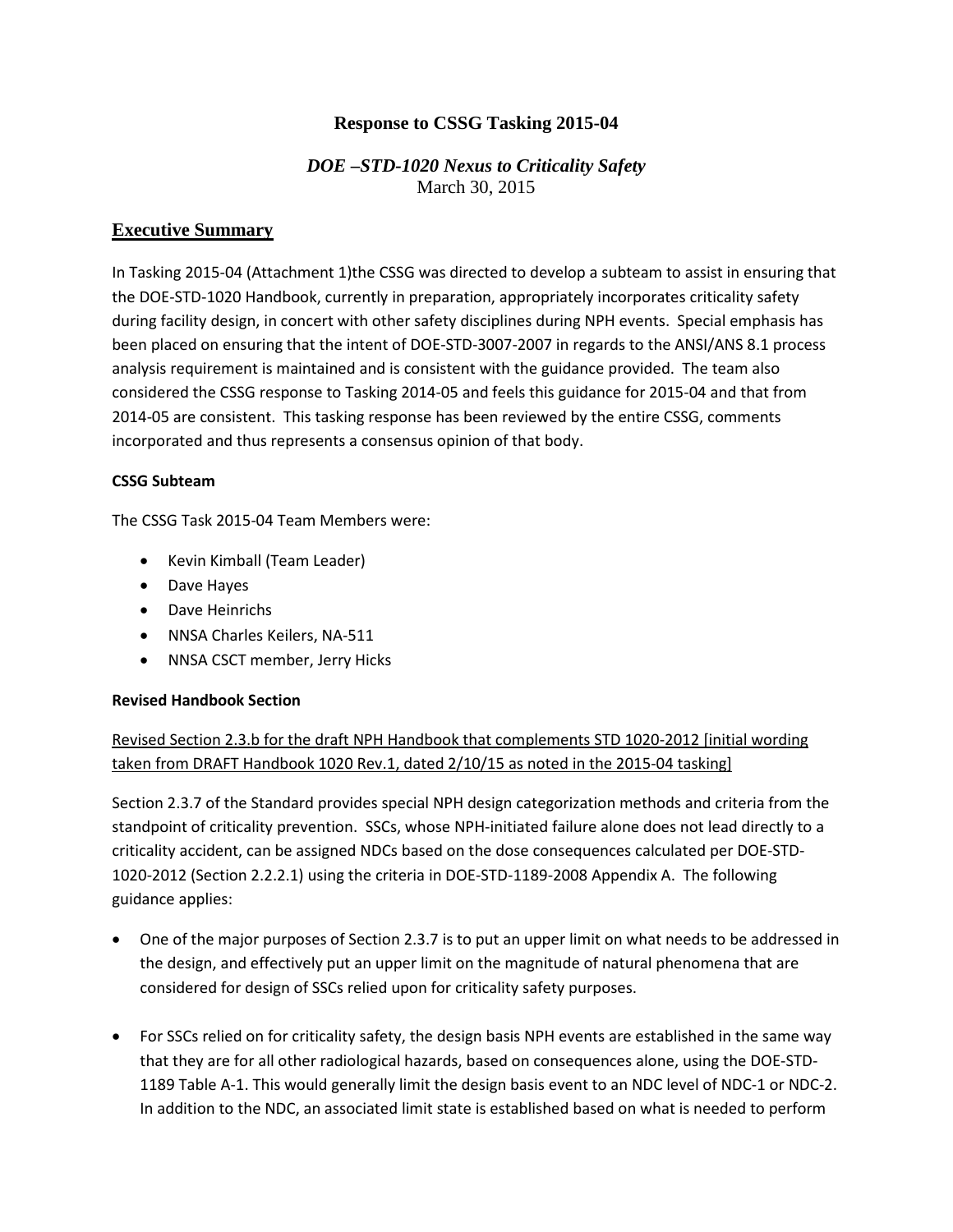the safety function. Qualitative engineering judgment is sufficient to evaluate those process conditions initiated by a credible NPH event, in accord with the ANSI/ANS-8.1 process analysis requirement

- There is an exception to the general rule of treating SSCs relied upon for criticality safety like those relied on for other radiological hazards. The exception should be a very rare circumstance that should be avoided when designing facilities. The exception is stated in two different ways in Sect. 2.3.7, first in terms of contingencies and second in terms of SSC failures. The intent is that if there is an SSC relied upon for criticality safety and the NPH initiated failure of that SSC alone will, based on sound engineering judgment, directly and clearly lead to a criticality event, then that SSC will be designed to NDC-3. (Note that this would require DOE approval in accordance with DOE Order 420.1C, Chapter III.)
- The words "… alone can lead directly lead to …" in DOE-STD-1020-2012 are intended to limit the analysis to the failure of the SSC alone, not considering the failure in conjunction with other SSC failures that may or may not also happen in the NPH event. If the failure of a SSC would inevitably lead to the failure of a second SSC, those two failures would be considered a single failure (e.g., if a glovebox has an internal sprinkler system and the glovebox is demonstrated or presumed to fail, then the sprinkler system would also be presumed to fail). This does not apply to a system interaction evaluation, where a SSC that is not in the direct load path supporting another SSC, could fail and damage the second SSC. When a second failure is conditional (i.e., may or may not happen given the first failure), that would not be considered part of a single failure that "alone will directly lead to a criticality event" (e.g., a failure of a glovebox without an internal sprinkler system does not result in the presumption that an external, independent sprinkler system also fails and moderates the contents of the glovebox).
- The intent of the exception is to provide added rigor to guard against a rare and unusual vulnerability that cannot be designed out of the system. In evaluating an NPH event, it can be difficult to determine true causality when determining failure sequences, and when determining which failures will occur. It is often a matter of engineering judgment to determine whether one or more SSCs should be considered as failing unconditionally, given the first failure. In all cases dealing with design basis NPH initiators, qualitative engineering judgment, amenable to peer review, is sufficient to fulfill the ANSI/ANS-8.1 process analysis requirement. In such circumstances, the project team should consider the advice of criticality safety and structural experts, when determining which sequences of failures are conditional and which are unconditional.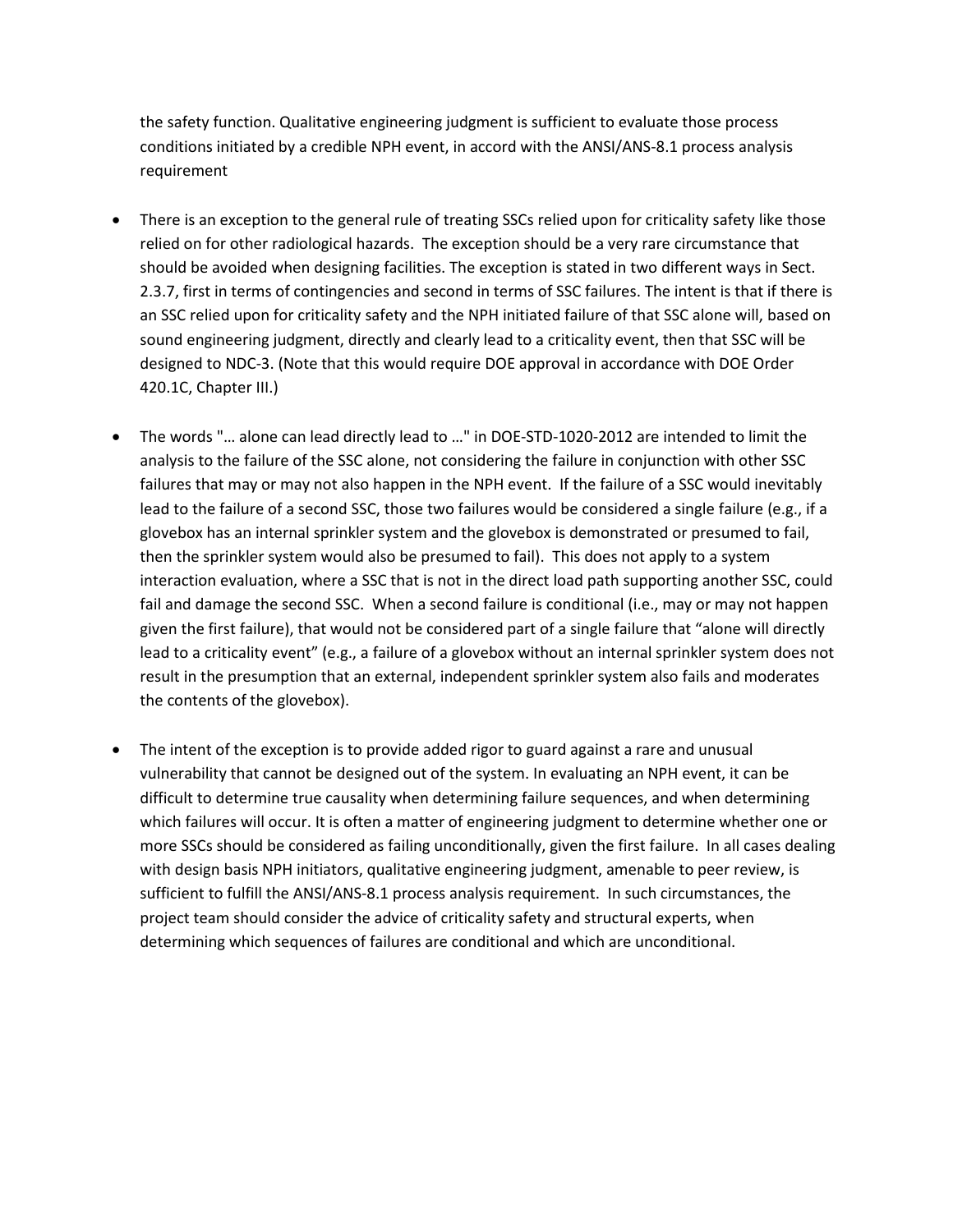#### **CSSG TASKING 2015-04** Date Issued: February 13, 2015

#### **DOE-STD-1020 Nexus to Criticality Safety Task Title:**

### **Task Statement:**

A handbook for DOE-STD-1020 is currently in preparation, which may lead to revision of the standard. Section 2.3.7 of the standard is discussed in the draft handbook and has been problematic for some sites. The CSSG will assist in ensuring that Section 2.3.b of the Handbook (attached), that discusses Section 2.3.7 of the STD, appropriately incorporates criticality safety during facility design, in concert with other safety disciplines during NPH events.

The CSSG is tasked with providing input/comments to a provided draft of Handbook Section 2.3.b to ensure it includes appropriate/applicable criticality safety related requirements/guidance utilizing a graded approach. Special emphasis should be placed on ensuring that the expectations for performing detailed Criticality Safety Evaluations (performed according to DOE-STD-3007-2007) meeting the ANSI/ANS-8.1 process analysis requirement is consistent with that used in the initial triage of SSC's utilizing guidance from the NNSA Central Technical Authority (i.e. incorporation of written, qualitative, peer reviewable, engineering judgment).

The team is encouraged to pay particular attention to the possibility of unintended consequences of potentially missapplied terms across disciplines involved with the nexus of NCS and NPH in the safety basis realm and from unintended consequences of placing requirements on SSC's in the name of NCS that add no safety benefit from a NCS perspective. The team should also consider the CSSG response documented in Tasking 2014-05 regarding NPH (a seismic event) and evacuation.

#### **Resources:**

CSSG Task 2015-04 Team Members:

- Kevin Kimball (Team Leader)
- Dave Hayes
- Dave Heinrichs  $\bullet$
- NNSA Charles Keilers, NA-511
- NNSA CSCT member, Jerry Hicks

Contractor CSSG members of the team will use their FY15 NCSP CSSG support funding as appropriate; DOE CSSG members of the team will utilize support from their site offices. It is up to the team members to utilize other expertise, or include other interested parties, as can be made available to support the tasking, without incurring additional CSSG expenses. No travel is anticipated to be necessary to support this tasking.